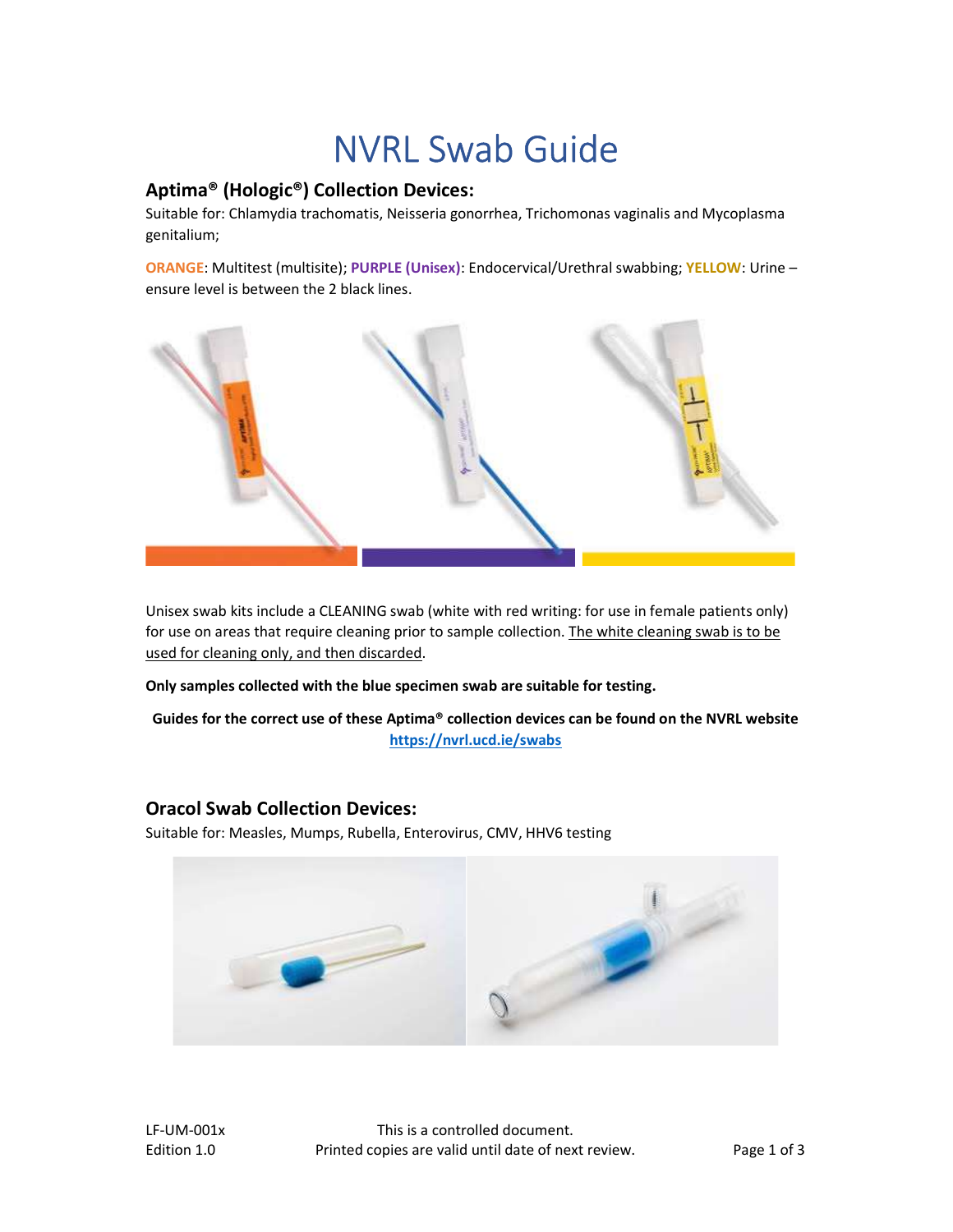## Lysis Swabs:

Suitable for: SARS-CoV-2 investigation ONLY



## Viral Swabs (Multiple Manufacturers, as shown):

Suitable for: Influenza/Respiratory investigations, Herpes, Varicella, CMV, Enterovirus, Adenovirus



Mantacc NobleBio